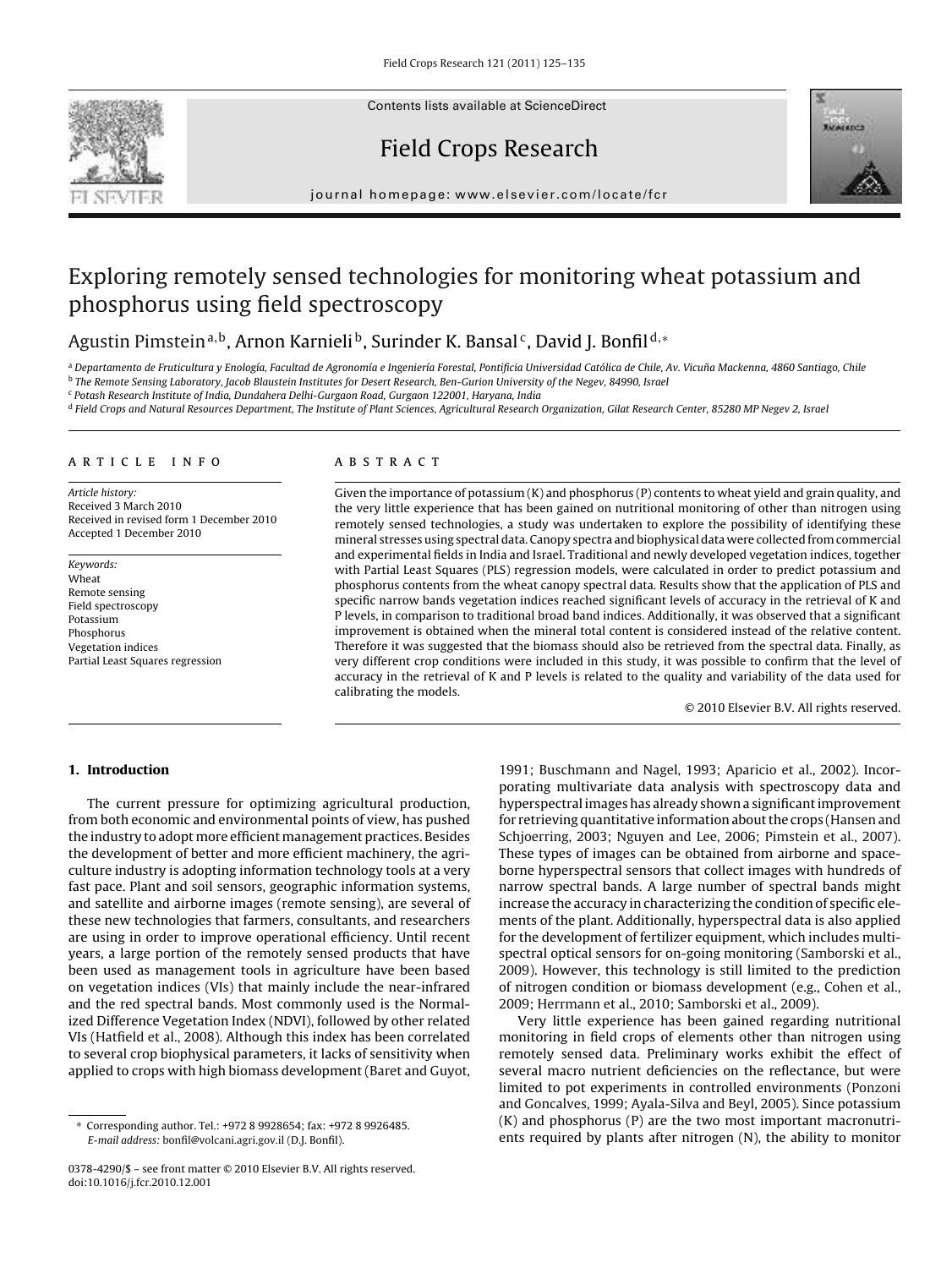their status through remote sensing is important. Potassium concentration in wheat plants typically ranges between 1 and 5% and it is absorbed from the soil solution as the ion  $K<sup>+</sup>$ . Being a mobile element that is translocated to the younger tissues, the deficiency symptoms usually appear first on the lower leaves of annual plants, progressing towards the top as the severity of the deficiency increases (Tisdale et al., 1985). Potassium deficiency results in discoloration of tips and margins of wheat leaves, causing them to turn yellow and brown when the shoot is undergoing its rapid phase of growth. As in other cereal crops, lack of potassium in wheat often also causes weakening of the straw which may result in lodging. Phosphorus, is present in wheat plants in much lower concentrations (0.1–0.4%) than nitrogen and potassium. However, as it is a component of adenosine di- and tri-phosphates (ADP and ATP, respectively), phosphorus directly affects almost every energy-requiring biological process in the plant, e.g. photosynthesis, respiration, membrane transport, and biosynthesis of cell components (Tisdale et al., 1985). In young plants deficient in phosphorus, leaves and stems turn bluish green and develop strong purple tints, while older leaves die off early. At later stages of development, leaves show purplish bronze tints, and spikes do not develop correctly (Wallace, 1943).

Ponzoni and Goncalves (1999) observed that phosphorus deficit in Eucalyptus saligna was significantly correlated to leaf green reflectance (∼550 nm). However, better correlations were obtained for predicting phosphorus deficiency when considering the N/P relationship. This relationship between nitrogen and phosphorus and also that between nitrogen and potassium, have been confirmed by Ayala-Silva and Beyl (2005) who observed a significant reduction of chlorophyll content in wheat plants when grown in a greenhouse under independent potassium and phosphorus deficits. Due to this significant interaction between nitrogen and phosphorus, together with the important role of phosphorus throughout the entire growth period, phosphorus and potassium deficiencies have been analysed through their effect on crop chlorophyll content. For example, the potassium effect was analysed in barley using the broadband Relative Vegetation Index (RVI, ratio between NIR and the Photosynthetically Active Radiation (PAR)), showing a positive response of biomass growth to potassium fertilization (Petersen et al., 2002). On the other hand, this study showed that RVI correlates well with applied nitrogen, irrespective of potassium application, meaning that RVI's main source of variation corresponds to nitrogen, and is less sensitive to potassium. This opposes what was preliminarily observed in  $E$ . saligna leaves, where an induced potassium deficit was observed to be a significant factor in the changes in the VIS region, especially the red reflectance (∼680 nm). An induced nitrogen and potassium deficit for 10 years in olive trees was able to be discriminated using 26 specific wavelengths plus several vegetation indices (Gomez-Casero et al., 2007). In addition, Osborne et al. (2002) confirmed in corn that the increase in the number of cells per unit of leaf area in phosphorus-stressed plants was translated into a significant spectral response in the NIR part of the spectrum. Specifically, they found that linear models that included 730 and 930 nm, were able to predict phosphorus concentration at one specific timepoint of the crop development (V6, growth stage denoted by the expansion of the sixth leaf). For later development stages, the model for predicting phosphorus concentration included wavelengths located around the blue part of the spectrum (440 and 445 nm), meaning that very specific models are needed for different stages, depending on the differing effect of phosphorus on the crop. For these later stages (V7–V8, expansion of the 7th–8th leaves), phosphorus stress is associated with an increase in anthocyanin, causing a purple discoloration in the leave margins, which matches the observed increase in reflectance at these wavelengths. Despite the existing accumulated knowledge, more specific indices or algorithms are needed

for predicting the nutrient condition of potassium and phosphorus.

The objective of this research was to develop a new algorithm for characterizing the potassium and phosphorus contents of wheat (Triticum aestivum L.) crop using field spectroscopic data. In order to achieve this goal, canopy reflectance measurements were collected from experimental and commercial fields in India and Israel. Spectral data were analysed and evaluated by existing and proposed vegetation indices, as by Partial Least Squares (PLS) regression models.

#### 2. Materials and methods

#### 2.1. Study area

#### 2.1.1. Dataset 1 – Indian campaign

Between the 23rd and 27th of January of 2007, an intensive field campaign was performed in northern India, collecting samples from an experimental site (28◦16′45N, 77◦04′05E) and neighboring fields located close to the town of Sohna in the surroundings of Delhi. This area is characterized by loamy sand to sandy loam soil, generally well drained, but with a severe lack of potassium. Annual average precipitation is 455 mm, with daily average minimum and maximum winter temperatures of 11  $\degree$ C and 24  $\degree$ C, respectively.

In the experimental site, which is maintained by the Potash Research Institute of India, extra pre-sowing potassium was applied to two fields at a rate of 50 kg K<sup>+</sup> ha<sup>-1</sup>. These fields were selected by the local manager of the site so to achieve the best crop conditions. This fertilization is unusual to the common wheat growers of the area, so its purpose was to create wider variability among this dataset. In the first day of this campaign, 43 measurements were randomly performed on this experimental site, half from the fertilized fields, and half from the non-fertilized fields. These measurements included spectral reflectance and sampling of all the plants included in the field of view of the spectrometer, for biomass and nutritional analysis. More details about these measurements are discussed in Sections 2.2 and 2.3. During the following days, additional samples were collected from the neighboring fields, usually collecting one sample per field, or a maximum of two in those cases in which differences were clearly distinguished. A total of 128 canopy samples were collected during the five days of measurements, which were harvested for biophysical analysis immediately after the spectral measurements from above the canopy were taken. These samples covered the main development stages of active vegetative growth, spanning from stem elongation to beginning of flowering.

#### 2.1.2. Dataset 2 – Israeli experimental and commercial fields

During the 2005/06 and 2006/07 growing seasons, a large dataset was collected from a wide range of field trials that were held both at the Gilat Research Center (31◦20′03N, 34◦39′58E) and at commercial fields located in its surroundings. As well as for Dataset 1, these measurements included spectral reflectance and biomass sampling. This semi-arid area is characterized by a mean annual rainfall of 237 mm concentrated in winter, with high interannual rainfall variability and a high oscillation of daily winter temperatures (Bonfil et al., 1999).

The purpose of collecting data from trials that were being held in commercial plots was to simultaneously characterize the real growing conditions in commercial operations, and also to increase variability. Details of some of these experiments were presented in previous works (Pimstein et al., 2007, 2009). These trials included a wide range of seeding densities, varieties, irrigation, and fertilization treatments. A total of 489 canopy samples were collected from these experiments, including samples from the very begin-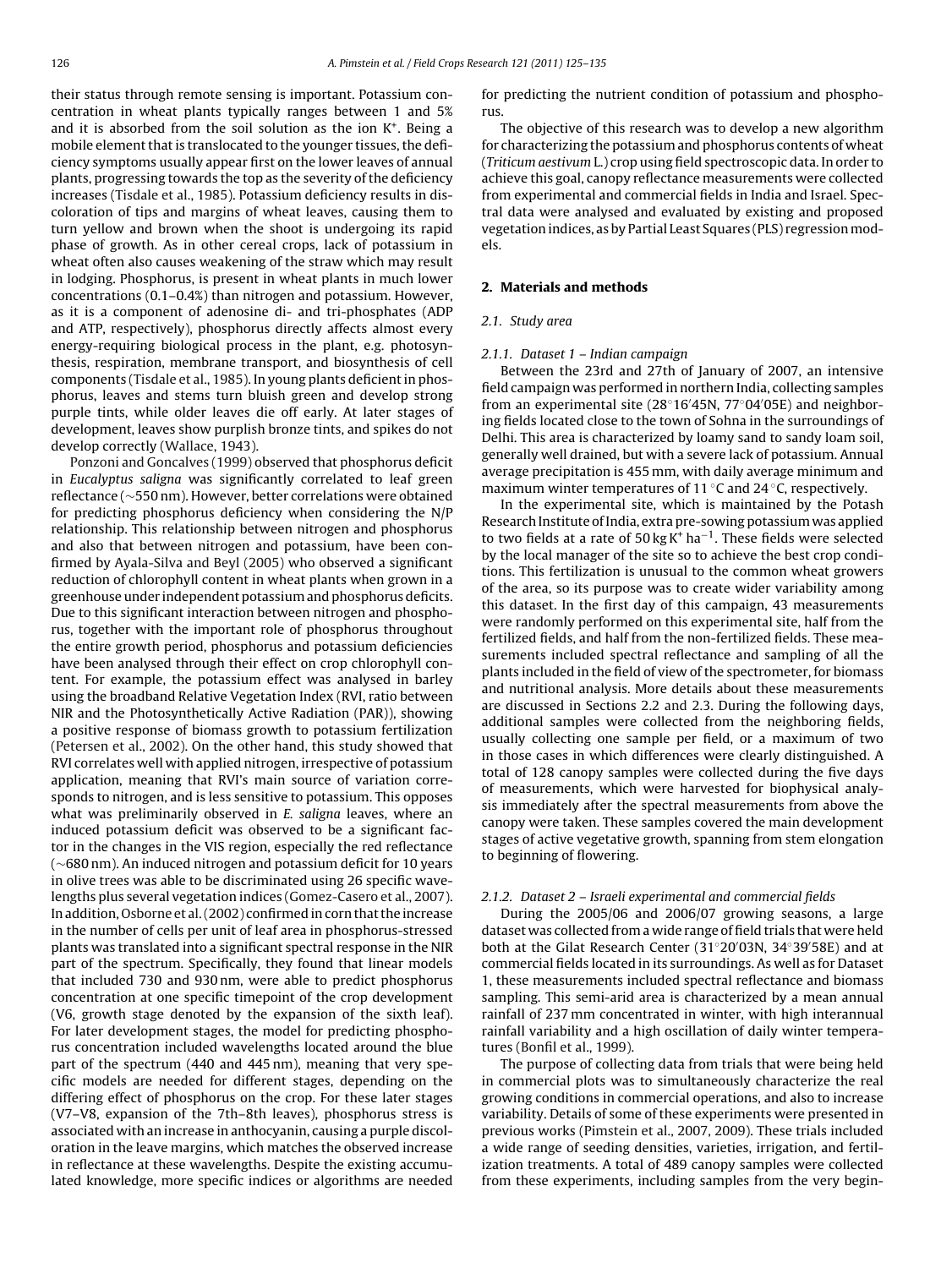#### Table 1 Vegetation indices.

| Vegetation indices                       | Formula                                                                                                   | Reference               |
|------------------------------------------|-----------------------------------------------------------------------------------------------------------|-------------------------|
| Normalized Difference Vegetation Index   | $NDVI = \frac{\rho_{800-900} - \rho_{650-700}}{\rho_{800-900}}$<br>$\rho_{800-900} + \rho_{650-700}$      | Rouse et al. (1974)     |
| Green-NDVI                               | GNDVI = $\frac{\rho_{800-900} - \rho_{540-560}}{\rho_{540-560}}$<br>$\rho_{800-900} + \rho_{540-560}$     | Gitelson et al. (1996)  |
| Simple ratio                             | $SR = \frac{\rho_{800-900}}{2}$<br>$\rho_{650-700}$                                                       | Birth and McVey (1968)  |
| Soil Adjusted Vegetation Index           | SAVI = $\frac{\rho_{800-900} - \rho_{650-700}}{\rho_{800-900} + \rho_{650-700} + 0.5}$ (1+0.5)            | Huete (1988)            |
| Optimized Soil-Adjusted Vegetation Index | $OSAVI = \frac{(1+0.16)(\rho_{800} - \rho_{670})}{(\rho_{800} + \rho_{670} + 0.16)}$                      | Haboudane et al. (2002) |
| Red-Edge position <sup>a</sup>           | $REP = 700 + 40 \cdot \frac{\rho_{re} - \rho_{700}}{\rho_{re} - \rho_{100}}$<br>$\rho_{740} - \rho_{700}$ | Guyot and Baret (1988)  |

 $a$   $\rho_{\rm re}$  is the red-edge inflection point that corresponds to the interpolation between the reflectance at 670 and 780 nm.

ning of the season (∼10 days after emergence, DAE) until heading time (∼100 DAE). As for Dataset 1, the samples were harvested for biophysical analysis immediately after the spectral measurements from above the canopy were taken.

#### 2.2. Spectral data

Canopy radiance in India and Israel was measured with the same portable Analytical Spectral Devices (ASD) Field Spec® Pro spectrometer that consisted of a spectral range of 350–2500 nm and a 25◦ field of view. The spectrometer is equipped with three sensors (visible and near infrared-VNIR, shortwave infrared-SWIR1, and SWIR2) with spectral sampling of 3, 10, and 10 nm, respectively. As the built-in spectral resolution output of the data from the ASD operating system is 1 nm along the whole spectrum, the data were later averaged homogeneously to 5 nm. The atmospheric water absorption spectral regions (1350–1420 and 1800–1960 nm) were masked before analysis. The instrument was periodically calibrated to spectral reflectance using a standard white reference panel (Spectralon Labsphere Inc., North Sutton, NH, USA). Reflectance data were collected at a constant height of 1.5 m above the ground, corresponding to an instantaneous field of view (IFOV) that included an average of almost four rows, at emergence. As the crop height increased through the season, the IFOV above the canopy was reduced proportionally, but included at least two complete rows for all the measurements of both datasets. These measurements were carried out throughout 5 h between 10:00 and 15:00 local time under clear sky conditions, in a nadir orientation. For Dataset 2, this period was strictly kept at 4 h around solar noon. For each sampled plot of the Dataset 1, between four and five spectra for later averaging were collected around the spot that was sampled in the specific field. For Dataset 2, on each sampling date, each measurement was collected from a different homogeneous point in each plot. During the Indian campaign, leaf reflectance was collected over a black polyethylene background, using the ASD halogen bulb High Intensity Contact Probe. For this case, four flag leaves (or the most extended one) were measured and then averaged for characterizing the leaf spectrum of each collected sample. Despite that the reflectance measurement takes only a couple of seconds and the leaves are not damaged by the probe's light, these precise leaves were not included in the laboratory analysis.

#### 2.3. Biophysical variables

Samples for the determination of biophysical variables (biomass, and N–P–K total concentration based on dry weight) were collected within a 60 cm  $\times$  50 cm frame (0.3 m<sup>2</sup>). The dry biomass was measured after drying for 48 h at 70 ℃. After drying the samples, the material from the whole plant was ground and mixed, and sub-samples were weighed and set apart for nutrient analysis. N concentration was obtained using the micro-Kjeldhal method

(Jones and Case, 1990). Phosphorus and potassium were extracted by the di-acid ( $HNO<sub>3</sub>$ –HClO<sub>4</sub>) wet digestion method. After extraction, phosphorus content was estimated on a Spectronic-20 Spectrophotometer at 420 nm, while potassium estimation was performed on an EEL-Corning flame-photometer.

Based on the results of Ayala-Silva and Beyl (2005) in wheat, who discussed a significant correlation of the response between chlorophyll content and K, the ratio between the concentration of N and K were also computed and considered as an additional variable. Additionally, the total amount of nutrients was also estimated by multiplying their concentration by the dry biomass, resulting in weight-based new variables (Nw–Pw–Kw).

#### 2.4. Data analysis

#### 2.4.1. Spectral analysis

Dataset 1 was used to identify, on a preliminary basis, the direct effect of potassium and phosphorus deficiency on the spectral response of wheat plants in order to examine new vegetation indices.

To identify the nutrients' effect on the crop's spectral response, the reflectance at each wavelength, both for the canopy and leaf level, were correlated with the biophysical variables. This was computed through simple correlation of two vectors, one corresponding to the reflectance of all the samples of a specific wavelength (one at a time), and the second one to the values of the biophysical variables. The latter vector was kept the same for the analysis of each wavelength. During this calculation, in order to identify significant wavelengths, a p-value of 5% of confidence was also computed.

#### 2.4.2. Vegetation indices

Traditional vegetation indices (Table 1) were evaluated as a potential tool for monitoring the crop nutritional contents by quantitatively retrieving the nutrient content in the crop. Additionally, based on the outcomes of the spectral analysis (Section 2.4.1), two newly proposed vegetation indices were also evaluated. Two approaches were followed for developing these new indices (i) index with a normalized structure that considers one wavelength with the same degree of correlation for both potassium and nitrogen, and the other wavelength with a different degree of correlation and (ii) a normalized index whose wavelengths will be searched among all the possible wavelengths combination, and then comparing their relationship with the potassium and phosphorus concentration of Dataset 1.

The capability of these VIs to quantitatively retrieve the potassium and phosphorus content of the crop was calculated independently in Dataset 1, Dataset 2, as well as in the combination of both. For each of these three scenarios a calibration subset of 2/3 of the data was randomly selected for developing linear models that were later applied on the remainder 1/3 of the data (validation subset). Additionally, the models developed from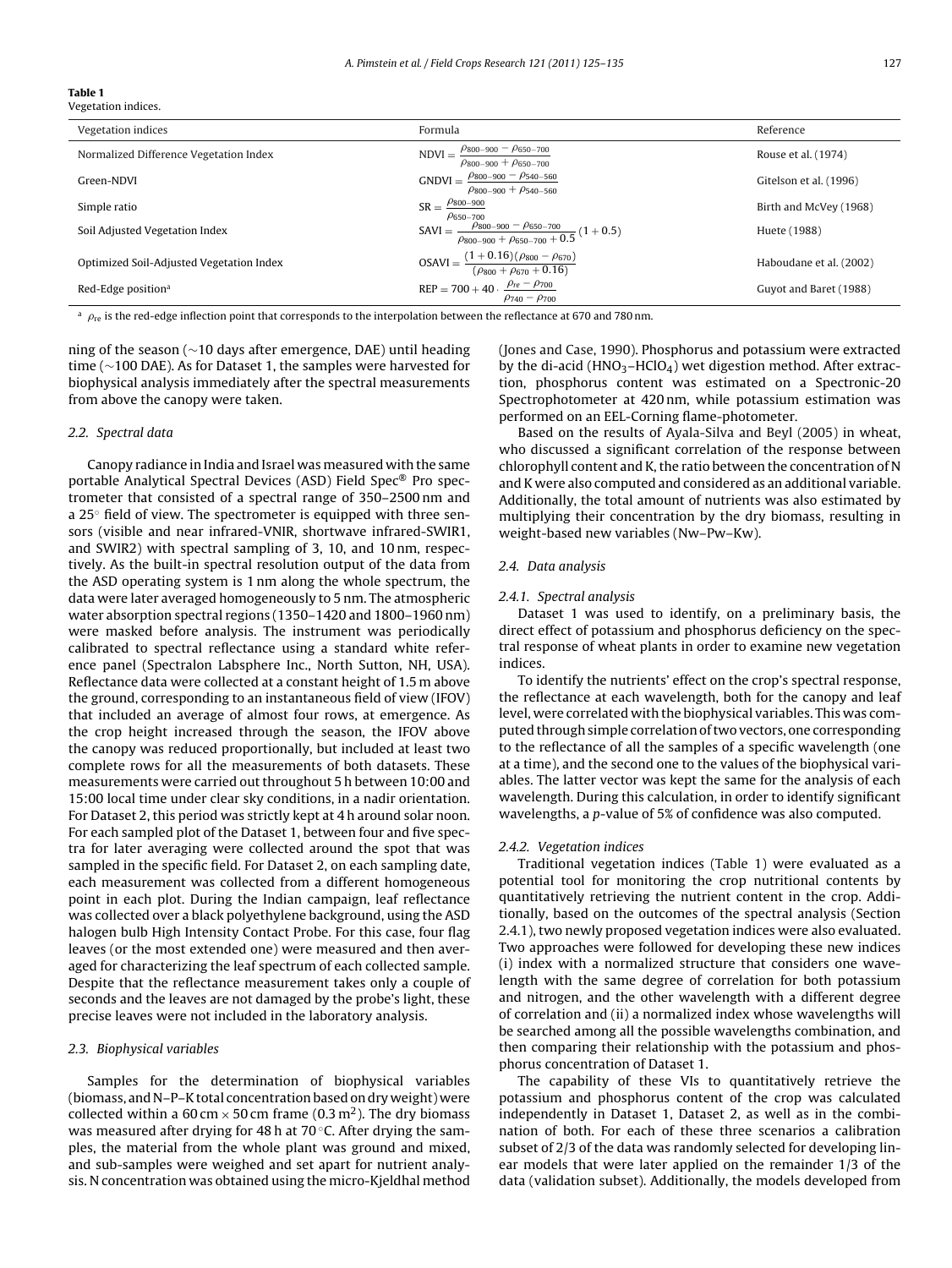| Table 2                                            |  |
|----------------------------------------------------|--|
| Biophysical variables statistics of Dataset 1 & 2. |  |

| Dataset         |                     | Dry biomass $(g m^{-2})$ | $N(\mathcal{X})$ | P(X)            | $K(\mathcal{X})$ |
|-----------------|---------------------|--------------------------|------------------|-----------------|------------------|
| $DS1a$ – canopy | Min-Max             | 101-401                  | $1.47 - 2.61$    | $0.30 - 0.39$   | $1.34 - 2.46$    |
| $(N = 128)$     | Mean $(STD^b)$      | 251(62)                  | 2.08(0.22)       | 0.334(0.017)    | 1.92(0.24)       |
|                 | CV <sup>c</sup> (%) | 25                       | 10.43            | 5.180           | 12.67            |
| DS1 - Leaves    | Min–Max             | 83-392                   | $1.49 - 2.46$    | $0.301 - 0.358$ | $1.41 - 2.31$    |
| $(N = 18)$      | Mean (STD)          | 166(81)                  | 1.94(0.30)       | 0.321(0.017)    | 1.70(0.22)       |
|                 | CV(%)               | 49                       | 15.61            | 5.309           | 13.05            |
| $DS2 - canopy$  | Min–Max             | $3.8 - 1440$             | $0.77 - 4.71$    | $0.04 - 0.47$   | $0.75 - 4.58$    |
| $(N = 489)$     | Mean (STD)          | 359 (277)                | 2.90(0.96)       | 0.280(0.075)    | 2.97(0.74)       |
|                 | CV(%)               | 77                       | 33.10            | 26.741          | 25.06            |
| DS1 and DS2     | Min–Max             | $3.8 - 1440$             | $0.77 - 4.71$    | $0.04 - 0.47$   | $0.75 - 4.58$    |
| Canopy          | Mean (STD)          | 336 (252)                | 2.71(0.92)       | 0.291(0.071)    | 2.75(0.79)       |
| $(N=618)$       | CV(%)               | 75                       | 33.88            | 24.236          | 28.85            |

<sup>a</sup> DS: dataset.

**b** STD: standard deviation.

<sup>c</sup> CV: coefficient of variation (STD/Mean).

Dataset 1 were validated on Dataset 2. The statistics, Root Mean Square Error of Prediction (RMSEP) and correlation coefficient (R) were calculated to compare the accuracy obtained by each of the VIs.

#### 2.4.3. Multivariate data analysis

For the multivariate data analysis procedure, The Unscrambler ver. 9.7 software (developed by CAMO Software AS – www.camo.com) was used to define different models and to predict biophysical data. The biophysical data were considered as response variables and the spectral data, as the explanatory variables. Partial Least Squares (PLS) regression was used to find the best prediction of the biophysical variables. These regression models were obtained by using two-thirds of the dataset, randomly selected, as a calibration subset. Based on previous experience (Pimstein et al., 2007), the PLS analysis was applied only to the 1st derivative of the reflectance, and the selection of the significant wavelengths using the Unscrambler built-in tool as only pre-processing. Validation was performed by predicting the remaining one-third of the dataset that formed the validation subset. RMSEP and R were calculated to compare the accuracy between the models and to have another indicator to compare with the previously analysed VIs.

## 3. Results and discussion

#### 3.1. Biophysical variables

As mentioned, the measurements performed during this research included canopy reflectance and subsequent laboratory analysis of the collected samples (dry biomass and nutritional content of nitrogen, phosphorus, and potassium). The statistics of the measured biophysical variables for each dataset (based on laboratory analysis) are presented in Table 2. In addition, the statistics for the leaves subset of Dataset 1 and for the combination of Dataset  $1+2$  are included. Table 2 confirms what was originally stated about the lower potassium levels in the Indian samples in comparison to the Israeli samples. This is illustrated by the significantly higher potassium mean content of Dataset 2 that had never received potassium fertilization. Part of Dataset 1 variation can be explained by the fact that the fields were managed by different growers, at slightly different soil conditions, and were seeded on slightly different dates, etc. The potassium variability in Dataset 1 was slightly increased by the extra pre-sowing potassium application in two fields (29 from the overall 128 samples). The rest of the samples from this experimental site, as well as those that

Table 3

Cross-correlation (R) between the biophysical variables, based on all the samples of Dataset 1 (n = 128), Dataset 2 (n = 489) and Dataset 1 + 2 (n = 617).

|              | Dry biomass | ${\bf N}$    | $\mathbf{P}$ | K            | Nw           | Pw   | Kw           |
|--------------|-------------|--------------|--------------|--------------|--------------|------|--------------|
| Dataset 1    |             |              |              |              |              |      |              |
| Dry biomass  |             |              |              |              |              |      |              |
| N            | 0.82        |              |              |              |              |      |              |
| P            | 0.59        | 0.53         | $\mathbf{1}$ |              |              |      |              |
| K            | 0.70        | 0.65         | 0.52         | $\mathbf{1}$ |              |      |              |
| Nw           | 0.98        | 0.90         | 0.60         | 0.72         | $\mathbf{1}$ |      |              |
| Pw           | 0.96        | 0.81         | 0.61         | 0.87         | 0.96         |      |              |
| Kw           | 0.99        | 0.82         | 0.71         | 0.72         | 0.97         | 0.96 | $\mathbf{1}$ |
| Dataset 2    |             |              |              |              |              |      |              |
| Dry biomass  |             |              |              |              |              |      |              |
| N            | $-0.81$     | 1            |              |              |              |      |              |
| $\mathbf{P}$ | $-0.44$     | 0.57         | $\mathbf{1}$ |              |              |      |              |
| K            | $-0.57$     | 0.79         | 0.56         |              |              |      |              |
| Nw           | 0.86        | $-0.56$      | $-0.27$      | $-0.26$      | $\mathbf{1}$ |      |              |
| Pw           | 0.87        | $-0.62$      | $-0.28$      | $-0.20$      | 0.95         |      |              |
| Kw           | 0.93        | $-0.71$      | $-0.17$      | $-0.41$      | 0.89         | 0.90 | $\mathbf{1}$ |
| Dataset 1+2  |             |              |              |              |              |      |              |
| Dry biomass  |             |              |              |              |              |      |              |
| N            | $-0.67$     | $\mathbf{1}$ |              |              |              |      |              |
| $\mathbf{P}$ | $-0.45$     | 0.40         | $\mathbf{1}$ |              |              |      |              |
| K            | $-0.36$     | 0.81         | 0.29         | $\mathbf{1}$ |              |      |              |
| Nw           | 0.87        | $-0.40$      | $-0.31$      | $-0.06$      | $\mathbf{1}$ |      |              |
| Pw           | 0.87        | $-0.44$      | $-0.33$      | 0.01         | 0.95         | 1    |              |
| Kw           | 0.92        | $-0.61$      | $-0.16$      | $-0.29$      | 0.88         | 0.87 | $\mathbf{1}$ |
|              |             |              |              |              |              |      |              |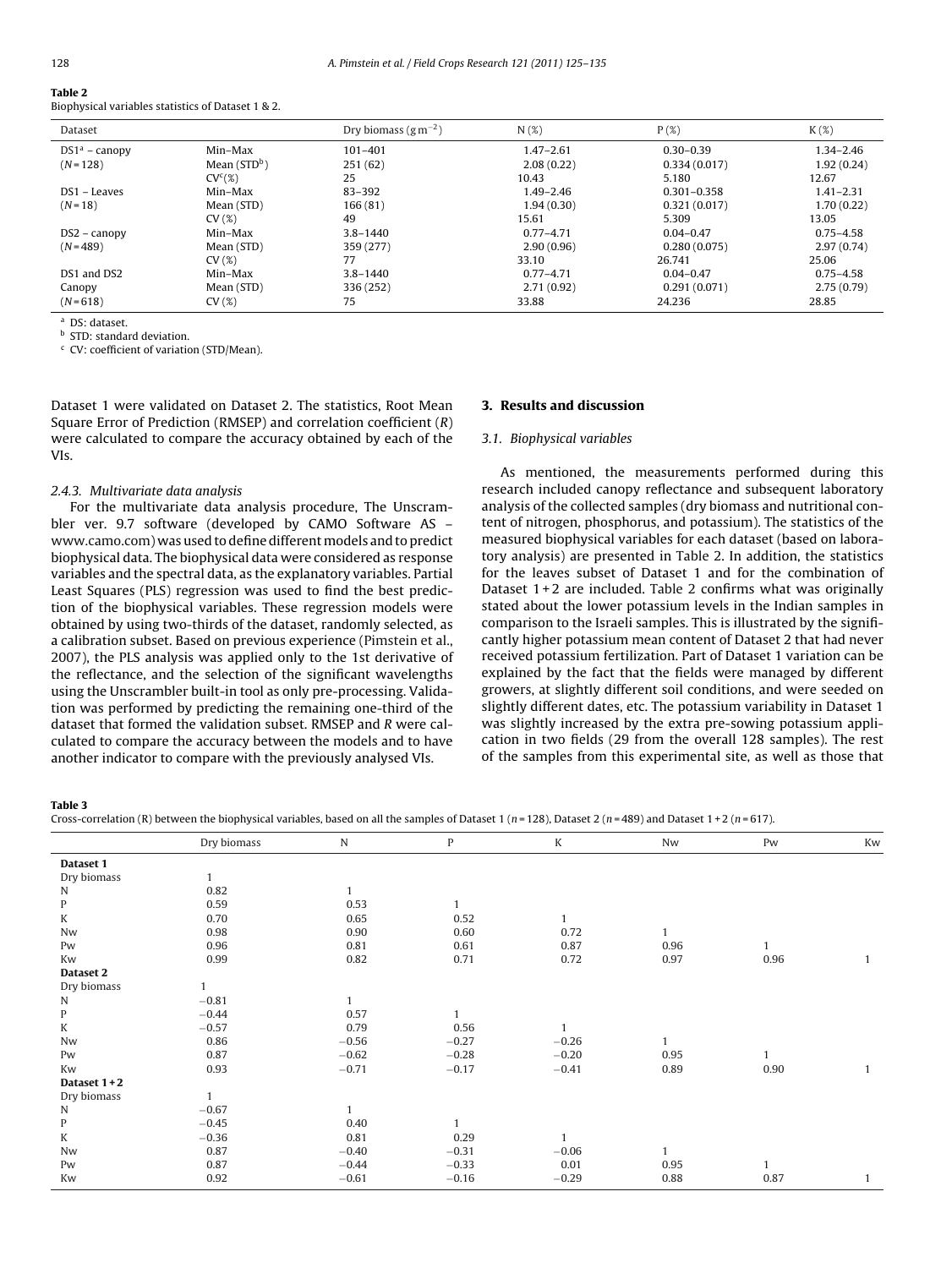were collected from the neighboring fields, did not receive any supplemental potassium.

Finally, when analysing both datasets together (Dataset  $1+2$ ) it can be noticed that Dataset 2 corresponds to a larger percentage of this "new" whole dataset. However, the advantage of considering this whole dataset is the fact that very important samples of low potassium content during heading time (from Dataset 1) are included, expanding the range of influence of any developed model.

In addition to the biophysical variability, before selecting a specific dataset for analysing the correlation between spectra and their biophysical characteristics, it is important to consider the crosscorrelation between these parameters. Plant nutrient contents are often highly correlated, especially when considering data that covers the entire growing period. Therefore, for wavelength selection it is important to consider a dataset from a specific moment of the season in which the cross-correlation between the nutrients is low. This was the purpose of using only Dataset 1 for selecting the wavelengths, because as can be seen in Table 3, the cross-correlation between N–P–K, especially nitrogen and potassium, is lower than the one obtained for Dataset 2. As expected, there is a high correlation between dry biomass and nitrogen concentration. The fact that this correlation is positive for Dataset 1 and negative for Dataset 2 (and obviously also for the combined Dataset  $1+2$ ), confirms that the fields in India were still growing and the nitrogen was still accumulating, while the Israeli dataset includes fields from the whole season, limiting its applicability for selecting wavelengths for spectral indices.

#### 3.2. Nutrient spectral response

Leaf reflectance showed the classical vegetation spectrum with strong chlorophyll absorption in the blue and red bands (460 and 660 nm, respectively), amplified reflectance caused by the leaf structure in the NIR parts of the spectrum, and the shortwave infrared (SWIR) characteristic water absorption features. In order to explore the wavelengths that could be used for monitoring the nutrient status of the whole plant, correlation analysis was performed between leaf and canopy reflectance, and the whole plant N–P–K concentration levels (Fig. 1).

As can be observed, the absolute values of the correlation coefficients along the spectrum are quite similar between the canopy and leaf levels, being slightly higher in some specific sections for the leaf level; in VIS and NIR range for nitrogen and in SWIR for phosphorus. However, due to the much smaller number of samples at the leaf level, its level of significance is set at a much higher value, limiting the possibility of accurately characterizing the nutritional status of the whole plant by the leaf reflectance. Therefore, besides the VIS wavelengths that show significance for the nitrogen concentration, no significant wavelengths were identified at the leaf level for phosphorus or potassium (Fig. 1a). Despite the lack of significance between potassium and leaf reflectance, it is interesting to see that in a major part of the spectrum, the potassium correlation followed a similar pattern to the nitrogen correlation, suggesting some cross-correlation involving these two elements at the leaf level. Regarding the relationship between phosphorus and leaf reflectance (Fig. 1a), it can be seen that only between 1400–1500 nm and 1900–2100 nm phosphorus shows a stronger correlation than the one obtained for nitrogen, thus these could be potential regions for a phosphorus-based vegetation index.

From Fig. 1b it can be observed that at the canopy level, the whole VIS and SWIR part of the spectrum have significant correlations with the three analysed biophysical variables. This confirms that the low amount of significant wavelengths identified from the leaves spectra was influenced by the small sampled number. Interesting to see is the fact that potassium and phosphorus follow the same correlation pattern as nitrogen, potassium and nitrogen being



Fig. 1. Correlation coefficient (R) between whole plant N-P-K concentration and leaves reflectance (a), and canopy reflectance (b) from Dataset 1. Dotted horizontal lines illustrate significance level (p-value < 0.05).

the ones with the highest degree of confidence. Therefore, considering the widely reported strong relationship between nitrogen concentration and canopy reflectance (e.g., Knipling, 1970; Bowker et al., 1985; Curran, 1989; Filella et al., 1995; Seelan et al., 2003), this almost identical relationship between potassium and nitrogen and reflectance suggests the need to include a new biophysical parameter ( $N/K$ ) in the analysis. Considering the mobility of the  $K^+$  ion, this N/K indicator is of special interest as it can identify deficit of the crop when the younger leaves still do not express symptoms of potassium stress in the plant. Therefore, by relating both nitrogen and potassium, a better representation of the crop nutritional condition is obtained.

Additionally, Fig. 1b shows that in addition to what was observed at the leaf level, the canopy reflectance correlation to potassium at 1450 nm is even higher than the one observed for the other wavelengths. These findings set the basis for a possibility that, an index considering this spectral zone could lead to good differentiation between potassium and nitrogen stress. However, it must be taken into account that this wavelength is too close to a water absorption band, making it possible that when collecting data from an airborne or spaceborne platform, it could be affected adversely by atmospheric moisture.

Based on the outcomes of this correlation analysis, a new vegetation index is proposed, that includes a basic wavelength with the similar correlation coefficients for both potassium and nitrogen (870 nm), and one with different correlation coefficients (1450 nm). In order to enhance the differences between the wavelengths and to obtain positive values, the normalized configuration was selected, as presented in Eq. (1).

$$
N_{-}870_{-}1450 = \frac{\rho_{870} - \rho_{1450}}{\rho_{870} + \rho_{1450}}
$$
 (1)

where  $\rho$  represents the reflectance at the respective wavelength.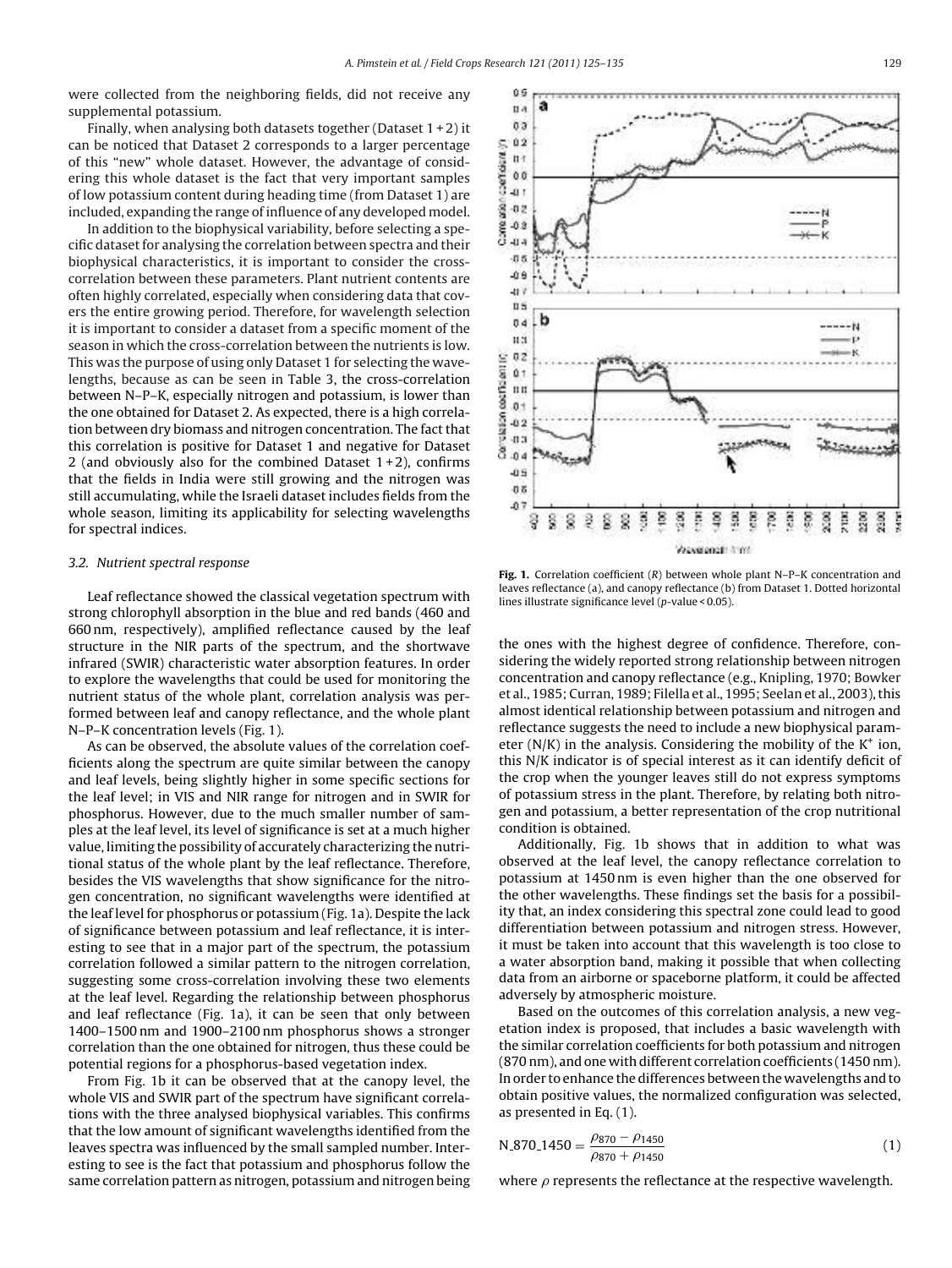In addition, an alternative VI was evaluated by combining all the wavelengths using the same normalized structure of Eq. (1), and then comparing their values with the potassium and phosphorus concentration of Dataset 1. The wavelengths that resulted in the best combination for both potassium and phosphorus were 1645 nm and 1715 nm (Eq.(2)). One of the advantages of this combination is the fact that these wavelengths are located out of the water absorption regions and are usually included among the spectral bands of airborne hyperspectral images.

$$
N.1645.1715 = \frac{\rho_{1645} - \rho_{1715}}{\rho_{1645} + \rho_{1715}}
$$
(2)

#### 3.3. Quantitative retrieval of potassium and phosphorus

#### 3.3.1. K and P retrieval with vegetation indices

Table 4 shows that only for Dataset 1, the models developed for both nutrients resulted in acceptable levels of accuracy when testing them in its own validation subsets. Specifically for this dataset, the higher potassium variability among the samples (Table 2) in comparison to the phosphorus explains the stronger results for potassium, enhancing the importance of the variability of the calibration dataset in order to get acceptable models. This accuracy in the prediction was significantly reduced when the developed models (from Dataset 1) were used for predicting potassium and phosphorus from Dataset 2 (2nd section of Table 4). This confirms the need of very similar values spread (range) to make these indices work correctly. Moreover, due to the extreme different conditions of both datasets, the predicted values applying all the VIs

#### Table 4

Retrieval accuracy (R/RMSEP) of phosphorus and potassium concentration obtained by applying linear models of the vegetation indices.

| VI                                                                       | P                                                                                         | K             |
|--------------------------------------------------------------------------|-------------------------------------------------------------------------------------------|---------------|
|                                                                          | Cal: Calibration subset DS 1 ( $n = 85$ ); Val: validation subset DS 1 ( $n = 43$ )       |               |
| <b>NDVI</b>                                                              | 0.32/0.018                                                                                | 0.57/0.217    |
| <b>GNDVI</b>                                                             | 0.36/0.018                                                                                | 0.61/0.212    |
| SR                                                                       | 0.31/0.018                                                                                | 0.52/0.223    |
| SAVI                                                                     | ns                                                                                        | 0.46/0.229    |
| <b>OSAVI</b>                                                             | ns                                                                                        | 0.50/0.225    |
| <b>REP</b>                                                               | 0.42/0.018                                                                                | 0.64/0.208    |
| N <sub>-1645-1715</sub>                                                  | 0.55/0.017                                                                                | 0.73/0.194    |
| N.870.1450                                                               | ns                                                                                        | 0.52/0.222    |
| Cal: Calibration subset DS 1 ( $n = 85$ ); Val: Whole DS 2 ( $n = 489$ ) |                                                                                           |               |
| <b>NDVI</b>                                                              | ns                                                                                        | $-0.13/1.436$ |
| <b>GNDVI</b>                                                             | ns                                                                                        | $-0.16/1.393$ |
| SR                                                                       | ns                                                                                        | $-0.15/1.343$ |
| SAVI                                                                     | ns                                                                                        | ns            |
| <b>OSAVI</b>                                                             | ns                                                                                        | ns            |
| <b>REP</b>                                                               | $-0.15/0.093$                                                                             | $-0.13/1.329$ |
| N <sub>-1645-1715</sub>                                                  | $-0.28/0.098$                                                                             | $-0.31/1.280$ |
| N <sub>-870-1450</sub>                                                   | ns                                                                                        | $-0.15/1.424$ |
|                                                                          | Cal: Calibration subset DS 2 ( $n = 327$ ); Val: validation subset DS 2 ( $n = 163$ )     |               |
| <b>NDVI</b>                                                              | ns                                                                                        | ns            |
| <b>GNDVI</b>                                                             | ns                                                                                        | ns            |
| SR                                                                       | ns                                                                                        | ns            |
| SAVI                                                                     | ns                                                                                        | ns            |
| <b>OSAVI</b>                                                             | ns                                                                                        | ns            |
| <b>REP</b>                                                               | ns                                                                                        | ns            |
| N <sub>-1645-1715</sub>                                                  | ns                                                                                        | 0.22/0.69     |
| N_870_1450                                                               | ns                                                                                        | ns            |
|                                                                          | Cal: Calibration subset DS $1+2$ ( $n=412$ ); Val: validation subset DS $1+2$ ( $n=206$ ) |               |
| <b>NDVI</b>                                                              | ns                                                                                        | 0.22/0.783    |
| <b>GNDVI</b>                                                             | ns                                                                                        | 0.22/0.784    |
| <b>SR</b>                                                                | ns                                                                                        | 0.18/0.790    |
| SAVI                                                                     | ns                                                                                        | ns            |
| <b>OSAVI</b>                                                             | ns                                                                                        | 0.17/0.792    |
| <b>REP</b>                                                               | ns                                                                                        | ns            |
| N <sub>-1645-1715</sub>                                                  | 0.31/0.068                                                                                | 0.143/0.795   |
| N_870_1450                                                               | ns                                                                                        | 0.24/0.781    |

resulted in an inverse relationship with the measured values. The importance of the calibration samples' variability is enhanced when comparing Dataset 1 with Dataset 2 results. As shown in Table 4 (3rd section), only N<sub>-1645-1715</sub> provides significant prediction of potassium based on the models developed from its own calibration subset. No index provided significant accuracy in the prediction of phosphorus for this dataset. The predictions calculated with the rest of the indices are not significant, and in fact it can be said that although the potassium prediction was statistically significant, it does not provide enough level of accuracy to be considered as applicable. This lack of sensitivity of the VIs for developing an acceptable model for Dataset 2 is explained by their large dispersion along the nutrient concentration or lack of sensitivity. From the last section of Table 4, it can be seen that although more VIs are significant when analysing all the data together (Dataset  $1+2$ ), they are still not applicable. The poor response of these VIs when Dataset 2 is included could be related to the high effect of the dry biomass variability. Interesting to see in Table 2 that in Dataset 1 the biomass coefficient of variation (CV) is twice the potassium concentration CV, while in Dataset 2 and in the combined Dataset  $(1+2)$ , the biomass CV is three times higher. A similar situation is observed when comparing the biomass CV with the phosphorus concentration CV in Dataset 1, which is almost five times larger, and also the VIs showed relatively low levels of accuracy. These findings suggest that more important than the variability of the variable of interest, is its relationship with the biomass variability. In summary, when the biomass variability increases, it masks the potassium and phosphorus variation, and phosphorus/potassium prediction can be done only through the total potassium and phosphorus content.

When comparing the accuracy of the analysed indices from Dataset 1 (1st section of Table 4), it can be observed that N<sub>-1645-1715</sub> corresponds to the most robust index. The higher slope that can be seen of the potassium calibration function in comparison to the phosphorus relationship (Fig. 2), explains the better accuracy for potassium on Dataset 1.

Based on previous experience with spectral data of field crops, the biomass represents a key factor in canopy reflectance (Stanhill et al., 1972; Pimstein et al., 2009). Earlier works also suggested that when monitoring potassium and/or phosphorus soil conditions, the results correspond to the nitrogen response that directly affects the biomass development (Ponzoni and Goncalves, 1999; Petersen et al., 2002; Ayala-Silva and Beyl, 2005). As already discussed, this relationship influenced the similar spectral response between these nutrients and the crop spectra (Fig. 1b). Therefore, the accuracy of the VIs was also evaluated for the retrieval of the N/K relationship and of total potassium (Kw) and phosphorus (Pw) on a weight basis (dry weight X nutrient concentration). As can be seen from Table 5, the prediction accuracy significantly increased when considering these new variables in comparison to the nutrient concentration (Table 4). As expected, the accuracy obtained for the weight-based variables is similar to the one obtained for the biomass prediction, showing that biomass plays an important role in this high accuracy of the proposed VIs. However, the higher accuracy of N<sub>-1645-1715</sub> among Dataset 1 for Kw retrieval ( $R = 0.74$ ) in comparison for dry biomass ( $R = 0.67$ ), confirms its ability of characterizing the K condition and also the biomass. Additionally, it is interesting to notice that, confirming the latter; the correlation coefficient of N 1645 1715 for predicting potassium concentration from Dataset 1 (1st section of Table 4) is also higher than the one obtained for dry biomass (0.73 vs. 0.67). It is strange to notice from Table 5 that when fitting specific models for Dataset 1, not a single VI gave significant results when predicting their validation subset of N/K, but when applying these models in Dataset 2, high correlation with relatively low error was obtained ( $R \sim 0.70$  and RMSEP  $\sim$ 0.20% for N\_1645\_1715 and REP). This is explained by the small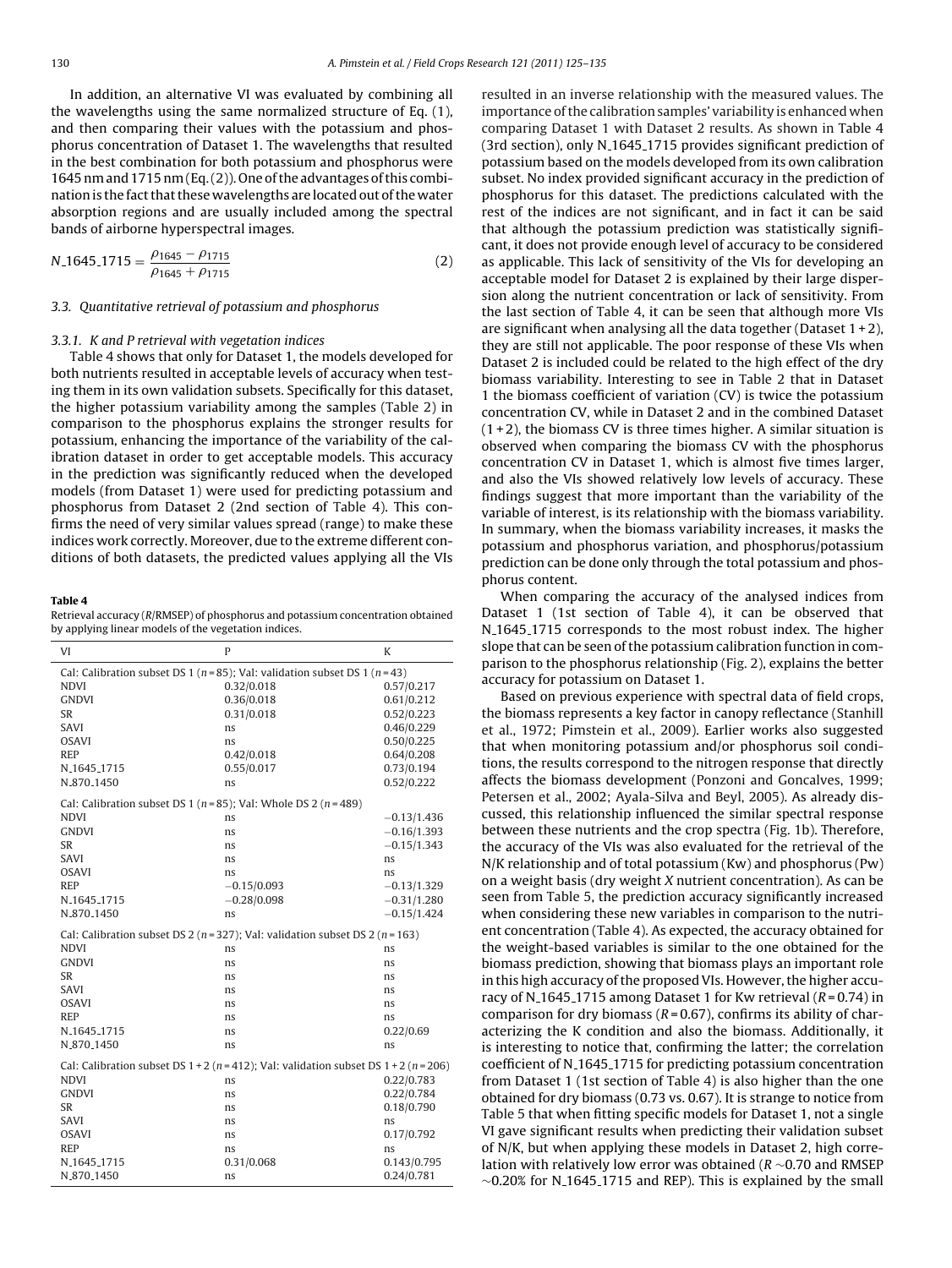

Fig. 2. Linear N<sub>-1645-1715</sub> models for K(a) and P(b) concentration based on the calibration subset; validation subset is also shown. (c) and (d) show the relationship between measured and predicted for K and P using the previous models.

range of N/K values obtained in Dataset 1 that limits any possibilities of good predictions by VIs. However, its general trend suits Dataset 2, allowing a good fitting of its model (Fig. 3). If the calibration model of Dataset 1 is extrapolated at larger and smaller values, it will cover most of the range of Dataset 2 and will be able to correctly predict values that were beyond the calibration data. The lack of ability to predict data from its own dataset (validation subset of Dataset 1) is explained by its relatively low nitrogen variability that limited the N/K variability.

When considering all the data together, i.e., the combination of Dataset 1 and 2, the models include samples from different conditions, making them much more robust than the specific ones. From this combination, it can be seen that again REP and N<sub>-1645-1715</sub> were the VI that showed the highest correlation coefficient for all



Fig. 3. Linear relationship of the calibration subset of N.1645.1715 VI of Dataset 1 and the whole Dataset 2 for N/K (a), dotted line illustrate extrapolation of linear calibration model; and the validation subset (b) measured vs. predicted N/K using the linear model.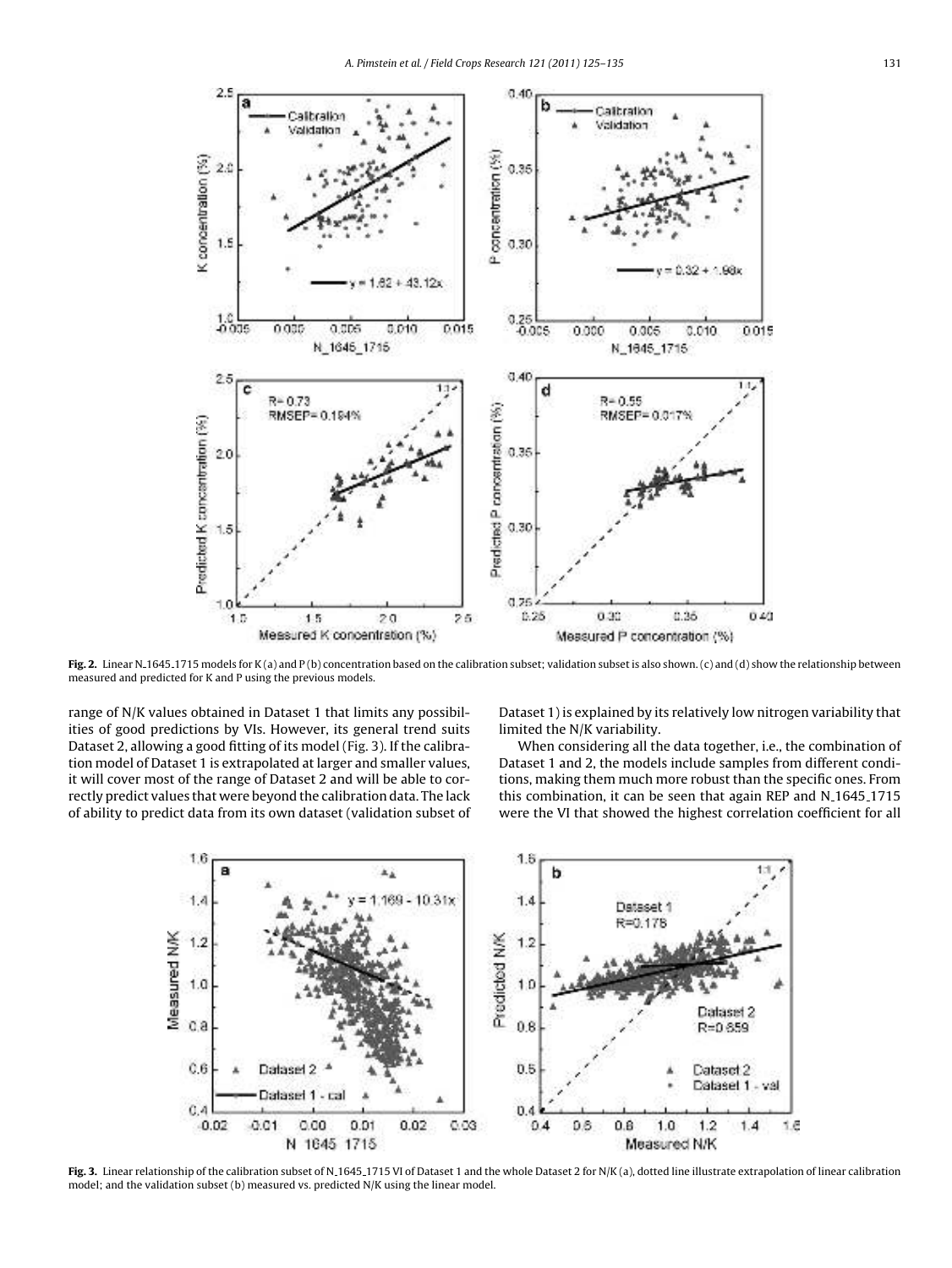Table 5 Retrieval accuracy (R/RMSEP) of dry biomass, weight-based phosphorus (Pw) and potassium (Kw), and N/K relationship by applying linear models of the vegetation indices.

| Cal: Calibration subset DS 1 ( $n = 85$ ); Val: Validation subset DS 1 ( $n = 43$ )<br>0.61/51.3<br>0.61/1.414<br><b>NDVI</b><br>0.58/0.208<br>ns<br><b>GNDVI</b><br>0.62/51.1<br>0.59/0.205<br>0.63/1.385<br>ns<br>0.47/56.3<br>SR<br>0.47/0.221<br>0.51/1.501<br>ns<br>0.46/56.9<br>0.45/0.224<br>0.48/1.539<br>SAVI<br>ns<br>0.53/54.4<br>0.51/0.217<br>0.54/1.489<br><b>OSAVI</b><br>ns<br>0.60/51.7<br>0.60/0.203<br><b>REP</b><br>0.64/1.366<br>ns<br>0.67/48.9<br>0.69/0.192<br>N <sub>-1645-1715</sub><br>0.74/1.263<br>ns<br>N.870.1450<br>0.56/53.6<br>0.52/0.216<br>0.55/1.477<br>ns<br>Cal: Calibration subset DS 1 ( $n = 85$ ); Val: Validation subset DS 2 ( $n = 489$ )<br><b>NDVI</b><br>0.59/279.4<br>0.67/0.556<br>0.66/7.868<br>0.55/0.239<br><b>GNDVI</b><br>0.66/267.8<br>0.73/0.517<br>0.73/7.554<br>0.59/0.238<br>0.65/280.9<br>0.80/0.562<br>0.74/7.812<br>0.57/0.241<br>SR<br>0.72/7.508<br>0.59/0.239<br>SAVI<br>0.59/272.8<br>0.69/0.538<br>0.67/0.544<br>0.68/7.692<br>0.56/0.239<br><b>OSAVI</b><br>0.58/276.4<br><b>REP</b><br>0.76/250.7<br>0.87/6.967<br>0.69/0.236<br>0.83/0.468<br>N <sub>-1645-1715</sub><br>0.80/234.4<br>0.80/0.472<br>0.80/6.288<br>0.66/0.195<br>0.61/280.1<br>0.56/0.240<br>N_870 <sub>-1450</sub><br>0.69/0.555<br>0.67/7.904<br>Cal: Calibration subset DS 2 ( $n = 327$ ); Val: Validation subset DS 2 ( $n = 163$ )<br><b>NDVI</b><br>0.62/204.9<br>0.66/0.503<br>0.66/5.117<br>0.61/0.160<br>0.72/4.671<br><b>GNDVI</b><br>0.68/190.8<br>0.72/0.465<br>0.65/0.153<br><b>SR</b><br>0.73/181.6<br>0.81/0.396<br>0.77/4.343<br>0.62/0.158<br>SAVI<br>0.63/203.3<br>0.69/0.484<br>0.72/4.699<br>0.65/0.153<br><b>OSAVI</b><br>0.62/206.1<br>0.67/0.499<br>0.68/4.993<br>0.62/0.158<br>0.78/164.1<br>0.75/0.135<br><b>REP</b><br>0.81/0.393<br>0.88/3.249<br>0.77/166.9<br>0.76/0.436<br>0.77/4.311<br>0.75/0.139<br>N <sub>-1645-1715</sub><br>0.66/198.4<br>N.870.1450<br>0.70/0.482<br>0.68/5.001<br>0.64/0.156<br>Cal: Calibration subset DS $1+2$ ( $n=412$ ); Val: Validation subset DS $1+2$ ( $n=206$ )<br>0.53/221.3<br>0.64/0.452<br>0.56/5.110<br>0.45/0.170<br><b>NDVI</b><br>0.64/4.772<br><b>GNDVI</b><br>0.59/209.5<br>0.70/0.420<br>0.50/0.165<br>SR<br>0.56/215.6<br>0.73/0.401<br>0.61/4.861<br>0.46/0.169<br>0.49/0.166<br>SAVI<br>0.55/217.4<br>0.68/0.433<br>0.65/4.681<br>0.65/0.448<br>0.59/4.977<br>0.46/0.169<br><b>OSAVI</b><br>0.53/221.4<br>0.72/180.2<br>0.81/0.346<br>0.63/0.148<br><b>REP</b><br>0.81/3.642<br>0.79/158.2<br>0.69/0.138<br>N <sub>-1645-1715</sub><br>0.78/0.366<br>0.80/3.694<br>0.53/221.1<br>0.65/0.451<br>0.55/5.144<br>0.45/0.170<br>N.870.1450 | VI | Dry Biomass | Pw | Kw | N/K |
|--------------------------------------------------------------------------------------------------------------------------------------------------------------------------------------------------------------------------------------------------------------------------------------------------------------------------------------------------------------------------------------------------------------------------------------------------------------------------------------------------------------------------------------------------------------------------------------------------------------------------------------------------------------------------------------------------------------------------------------------------------------------------------------------------------------------------------------------------------------------------------------------------------------------------------------------------------------------------------------------------------------------------------------------------------------------------------------------------------------------------------------------------------------------------------------------------------------------------------------------------------------------------------------------------------------------------------------------------------------------------------------------------------------------------------------------------------------------------------------------------------------------------------------------------------------------------------------------------------------------------------------------------------------------------------------------------------------------------------------------------------------------------------------------------------------------------------------------------------------------------------------------------------------------------------------------------------------------------------------------------------------------------------------------------------------------------------------------------------------------------------------------------------------------------------------------------------------------------------------------------------------------------------------------------------------------------------------------------------------------------------------------------------------------------------------------------------------------------------------------------------------------------------------------------------------------------------------------------------------------------------------------------------------|----|-------------|----|----|-----|
|                                                                                                                                                                                                                                                                                                                                                                                                                                                                                                                                                                                                                                                                                                                                                                                                                                                                                                                                                                                                                                                                                                                                                                                                                                                                                                                                                                                                                                                                                                                                                                                                                                                                                                                                                                                                                                                                                                                                                                                                                                                                                                                                                                                                                                                                                                                                                                                                                                                                                                                                                                                                                                                              |    |             |    |    |     |
|                                                                                                                                                                                                                                                                                                                                                                                                                                                                                                                                                                                                                                                                                                                                                                                                                                                                                                                                                                                                                                                                                                                                                                                                                                                                                                                                                                                                                                                                                                                                                                                                                                                                                                                                                                                                                                                                                                                                                                                                                                                                                                                                                                                                                                                                                                                                                                                                                                                                                                                                                                                                                                                              |    |             |    |    |     |
|                                                                                                                                                                                                                                                                                                                                                                                                                                                                                                                                                                                                                                                                                                                                                                                                                                                                                                                                                                                                                                                                                                                                                                                                                                                                                                                                                                                                                                                                                                                                                                                                                                                                                                                                                                                                                                                                                                                                                                                                                                                                                                                                                                                                                                                                                                                                                                                                                                                                                                                                                                                                                                                              |    |             |    |    |     |
|                                                                                                                                                                                                                                                                                                                                                                                                                                                                                                                                                                                                                                                                                                                                                                                                                                                                                                                                                                                                                                                                                                                                                                                                                                                                                                                                                                                                                                                                                                                                                                                                                                                                                                                                                                                                                                                                                                                                                                                                                                                                                                                                                                                                                                                                                                                                                                                                                                                                                                                                                                                                                                                              |    |             |    |    |     |
|                                                                                                                                                                                                                                                                                                                                                                                                                                                                                                                                                                                                                                                                                                                                                                                                                                                                                                                                                                                                                                                                                                                                                                                                                                                                                                                                                                                                                                                                                                                                                                                                                                                                                                                                                                                                                                                                                                                                                                                                                                                                                                                                                                                                                                                                                                                                                                                                                                                                                                                                                                                                                                                              |    |             |    |    |     |
|                                                                                                                                                                                                                                                                                                                                                                                                                                                                                                                                                                                                                                                                                                                                                                                                                                                                                                                                                                                                                                                                                                                                                                                                                                                                                                                                                                                                                                                                                                                                                                                                                                                                                                                                                                                                                                                                                                                                                                                                                                                                                                                                                                                                                                                                                                                                                                                                                                                                                                                                                                                                                                                              |    |             |    |    |     |
|                                                                                                                                                                                                                                                                                                                                                                                                                                                                                                                                                                                                                                                                                                                                                                                                                                                                                                                                                                                                                                                                                                                                                                                                                                                                                                                                                                                                                                                                                                                                                                                                                                                                                                                                                                                                                                                                                                                                                                                                                                                                                                                                                                                                                                                                                                                                                                                                                                                                                                                                                                                                                                                              |    |             |    |    |     |
|                                                                                                                                                                                                                                                                                                                                                                                                                                                                                                                                                                                                                                                                                                                                                                                                                                                                                                                                                                                                                                                                                                                                                                                                                                                                                                                                                                                                                                                                                                                                                                                                                                                                                                                                                                                                                                                                                                                                                                                                                                                                                                                                                                                                                                                                                                                                                                                                                                                                                                                                                                                                                                                              |    |             |    |    |     |
|                                                                                                                                                                                                                                                                                                                                                                                                                                                                                                                                                                                                                                                                                                                                                                                                                                                                                                                                                                                                                                                                                                                                                                                                                                                                                                                                                                                                                                                                                                                                                                                                                                                                                                                                                                                                                                                                                                                                                                                                                                                                                                                                                                                                                                                                                                                                                                                                                                                                                                                                                                                                                                                              |    |             |    |    |     |
|                                                                                                                                                                                                                                                                                                                                                                                                                                                                                                                                                                                                                                                                                                                                                                                                                                                                                                                                                                                                                                                                                                                                                                                                                                                                                                                                                                                                                                                                                                                                                                                                                                                                                                                                                                                                                                                                                                                                                                                                                                                                                                                                                                                                                                                                                                                                                                                                                                                                                                                                                                                                                                                              |    |             |    |    |     |
|                                                                                                                                                                                                                                                                                                                                                                                                                                                                                                                                                                                                                                                                                                                                                                                                                                                                                                                                                                                                                                                                                                                                                                                                                                                                                                                                                                                                                                                                                                                                                                                                                                                                                                                                                                                                                                                                                                                                                                                                                                                                                                                                                                                                                                                                                                                                                                                                                                                                                                                                                                                                                                                              |    |             |    |    |     |
|                                                                                                                                                                                                                                                                                                                                                                                                                                                                                                                                                                                                                                                                                                                                                                                                                                                                                                                                                                                                                                                                                                                                                                                                                                                                                                                                                                                                                                                                                                                                                                                                                                                                                                                                                                                                                                                                                                                                                                                                                                                                                                                                                                                                                                                                                                                                                                                                                                                                                                                                                                                                                                                              |    |             |    |    |     |
|                                                                                                                                                                                                                                                                                                                                                                                                                                                                                                                                                                                                                                                                                                                                                                                                                                                                                                                                                                                                                                                                                                                                                                                                                                                                                                                                                                                                                                                                                                                                                                                                                                                                                                                                                                                                                                                                                                                                                                                                                                                                                                                                                                                                                                                                                                                                                                                                                                                                                                                                                                                                                                                              |    |             |    |    |     |
|                                                                                                                                                                                                                                                                                                                                                                                                                                                                                                                                                                                                                                                                                                                                                                                                                                                                                                                                                                                                                                                                                                                                                                                                                                                                                                                                                                                                                                                                                                                                                                                                                                                                                                                                                                                                                                                                                                                                                                                                                                                                                                                                                                                                                                                                                                                                                                                                                                                                                                                                                                                                                                                              |    |             |    |    |     |
|                                                                                                                                                                                                                                                                                                                                                                                                                                                                                                                                                                                                                                                                                                                                                                                                                                                                                                                                                                                                                                                                                                                                                                                                                                                                                                                                                                                                                                                                                                                                                                                                                                                                                                                                                                                                                                                                                                                                                                                                                                                                                                                                                                                                                                                                                                                                                                                                                                                                                                                                                                                                                                                              |    |             |    |    |     |
|                                                                                                                                                                                                                                                                                                                                                                                                                                                                                                                                                                                                                                                                                                                                                                                                                                                                                                                                                                                                                                                                                                                                                                                                                                                                                                                                                                                                                                                                                                                                                                                                                                                                                                                                                                                                                                                                                                                                                                                                                                                                                                                                                                                                                                                                                                                                                                                                                                                                                                                                                                                                                                                              |    |             |    |    |     |
|                                                                                                                                                                                                                                                                                                                                                                                                                                                                                                                                                                                                                                                                                                                                                                                                                                                                                                                                                                                                                                                                                                                                                                                                                                                                                                                                                                                                                                                                                                                                                                                                                                                                                                                                                                                                                                                                                                                                                                                                                                                                                                                                                                                                                                                                                                                                                                                                                                                                                                                                                                                                                                                              |    |             |    |    |     |
|                                                                                                                                                                                                                                                                                                                                                                                                                                                                                                                                                                                                                                                                                                                                                                                                                                                                                                                                                                                                                                                                                                                                                                                                                                                                                                                                                                                                                                                                                                                                                                                                                                                                                                                                                                                                                                                                                                                                                                                                                                                                                                                                                                                                                                                                                                                                                                                                                                                                                                                                                                                                                                                              |    |             |    |    |     |
|                                                                                                                                                                                                                                                                                                                                                                                                                                                                                                                                                                                                                                                                                                                                                                                                                                                                                                                                                                                                                                                                                                                                                                                                                                                                                                                                                                                                                                                                                                                                                                                                                                                                                                                                                                                                                                                                                                                                                                                                                                                                                                                                                                                                                                                                                                                                                                                                                                                                                                                                                                                                                                                              |    |             |    |    |     |
|                                                                                                                                                                                                                                                                                                                                                                                                                                                                                                                                                                                                                                                                                                                                                                                                                                                                                                                                                                                                                                                                                                                                                                                                                                                                                                                                                                                                                                                                                                                                                                                                                                                                                                                                                                                                                                                                                                                                                                                                                                                                                                                                                                                                                                                                                                                                                                                                                                                                                                                                                                                                                                                              |    |             |    |    |     |
|                                                                                                                                                                                                                                                                                                                                                                                                                                                                                                                                                                                                                                                                                                                                                                                                                                                                                                                                                                                                                                                                                                                                                                                                                                                                                                                                                                                                                                                                                                                                                                                                                                                                                                                                                                                                                                                                                                                                                                                                                                                                                                                                                                                                                                                                                                                                                                                                                                                                                                                                                                                                                                                              |    |             |    |    |     |
|                                                                                                                                                                                                                                                                                                                                                                                                                                                                                                                                                                                                                                                                                                                                                                                                                                                                                                                                                                                                                                                                                                                                                                                                                                                                                                                                                                                                                                                                                                                                                                                                                                                                                                                                                                                                                                                                                                                                                                                                                                                                                                                                                                                                                                                                                                                                                                                                                                                                                                                                                                                                                                                              |    |             |    |    |     |
|                                                                                                                                                                                                                                                                                                                                                                                                                                                                                                                                                                                                                                                                                                                                                                                                                                                                                                                                                                                                                                                                                                                                                                                                                                                                                                                                                                                                                                                                                                                                                                                                                                                                                                                                                                                                                                                                                                                                                                                                                                                                                                                                                                                                                                                                                                                                                                                                                                                                                                                                                                                                                                                              |    |             |    |    |     |
|                                                                                                                                                                                                                                                                                                                                                                                                                                                                                                                                                                                                                                                                                                                                                                                                                                                                                                                                                                                                                                                                                                                                                                                                                                                                                                                                                                                                                                                                                                                                                                                                                                                                                                                                                                                                                                                                                                                                                                                                                                                                                                                                                                                                                                                                                                                                                                                                                                                                                                                                                                                                                                                              |    |             |    |    |     |
|                                                                                                                                                                                                                                                                                                                                                                                                                                                                                                                                                                                                                                                                                                                                                                                                                                                                                                                                                                                                                                                                                                                                                                                                                                                                                                                                                                                                                                                                                                                                                                                                                                                                                                                                                                                                                                                                                                                                                                                                                                                                                                                                                                                                                                                                                                                                                                                                                                                                                                                                                                                                                                                              |    |             |    |    |     |
|                                                                                                                                                                                                                                                                                                                                                                                                                                                                                                                                                                                                                                                                                                                                                                                                                                                                                                                                                                                                                                                                                                                                                                                                                                                                                                                                                                                                                                                                                                                                                                                                                                                                                                                                                                                                                                                                                                                                                                                                                                                                                                                                                                                                                                                                                                                                                                                                                                                                                                                                                                                                                                                              |    |             |    |    |     |
|                                                                                                                                                                                                                                                                                                                                                                                                                                                                                                                                                                                                                                                                                                                                                                                                                                                                                                                                                                                                                                                                                                                                                                                                                                                                                                                                                                                                                                                                                                                                                                                                                                                                                                                                                                                                                                                                                                                                                                                                                                                                                                                                                                                                                                                                                                                                                                                                                                                                                                                                                                                                                                                              |    |             |    |    |     |
|                                                                                                                                                                                                                                                                                                                                                                                                                                                                                                                                                                                                                                                                                                                                                                                                                                                                                                                                                                                                                                                                                                                                                                                                                                                                                                                                                                                                                                                                                                                                                                                                                                                                                                                                                                                                                                                                                                                                                                                                                                                                                                                                                                                                                                                                                                                                                                                                                                                                                                                                                                                                                                                              |    |             |    |    |     |
|                                                                                                                                                                                                                                                                                                                                                                                                                                                                                                                                                                                                                                                                                                                                                                                                                                                                                                                                                                                                                                                                                                                                                                                                                                                                                                                                                                                                                                                                                                                                                                                                                                                                                                                                                                                                                                                                                                                                                                                                                                                                                                                                                                                                                                                                                                                                                                                                                                                                                                                                                                                                                                                              |    |             |    |    |     |
|                                                                                                                                                                                                                                                                                                                                                                                                                                                                                                                                                                                                                                                                                                                                                                                                                                                                                                                                                                                                                                                                                                                                                                                                                                                                                                                                                                                                                                                                                                                                                                                                                                                                                                                                                                                                                                                                                                                                                                                                                                                                                                                                                                                                                                                                                                                                                                                                                                                                                                                                                                                                                                                              |    |             |    |    |     |
|                                                                                                                                                                                                                                                                                                                                                                                                                                                                                                                                                                                                                                                                                                                                                                                                                                                                                                                                                                                                                                                                                                                                                                                                                                                                                                                                                                                                                                                                                                                                                                                                                                                                                                                                                                                                                                                                                                                                                                                                                                                                                                                                                                                                                                                                                                                                                                                                                                                                                                                                                                                                                                                              |    |             |    |    |     |
|                                                                                                                                                                                                                                                                                                                                                                                                                                                                                                                                                                                                                                                                                                                                                                                                                                                                                                                                                                                                                                                                                                                                                                                                                                                                                                                                                                                                                                                                                                                                                                                                                                                                                                                                                                                                                                                                                                                                                                                                                                                                                                                                                                                                                                                                                                                                                                                                                                                                                                                                                                                                                                                              |    |             |    |    |     |
|                                                                                                                                                                                                                                                                                                                                                                                                                                                                                                                                                                                                                                                                                                                                                                                                                                                                                                                                                                                                                                                                                                                                                                                                                                                                                                                                                                                                                                                                                                                                                                                                                                                                                                                                                                                                                                                                                                                                                                                                                                                                                                                                                                                                                                                                                                                                                                                                                                                                                                                                                                                                                                                              |    |             |    |    |     |
|                                                                                                                                                                                                                                                                                                                                                                                                                                                                                                                                                                                                                                                                                                                                                                                                                                                                                                                                                                                                                                                                                                                                                                                                                                                                                                                                                                                                                                                                                                                                                                                                                                                                                                                                                                                                                                                                                                                                                                                                                                                                                                                                                                                                                                                                                                                                                                                                                                                                                                                                                                                                                                                              |    |             |    |    |     |
|                                                                                                                                                                                                                                                                                                                                                                                                                                                                                                                                                                                                                                                                                                                                                                                                                                                                                                                                                                                                                                                                                                                                                                                                                                                                                                                                                                                                                                                                                                                                                                                                                                                                                                                                                                                                                                                                                                                                                                                                                                                                                                                                                                                                                                                                                                                                                                                                                                                                                                                                                                                                                                                              |    |             |    |    |     |
|                                                                                                                                                                                                                                                                                                                                                                                                                                                                                                                                                                                                                                                                                                                                                                                                                                                                                                                                                                                                                                                                                                                                                                                                                                                                                                                                                                                                                                                                                                                                                                                                                                                                                                                                                                                                                                                                                                                                                                                                                                                                                                                                                                                                                                                                                                                                                                                                                                                                                                                                                                                                                                                              |    |             |    |    |     |

the analysed variables (4th section of Table 5). Fig. 4 shows that when analysing N<sub>-1645-1715</sub> for Kw and Pw, the calibration samples follow some sort of exponential trend, but the deviation of the samples from the function is too high. For this reason, if applying the exponential function to samples with high VI values, small differences will generate very high differences in the predicted values. Therefore, although the linear function also generates higher error at the lower VI values, the overall error is lower than when applying the exponential function (data not shown).

In general, it was observed that there was an improvement in the accuracy of the prediction of potassium and phosphorus when considering total potassium and phosphorus content (Kw and Pw) instead of their concentration. This demonstrates that, as found for barley (Petersen et al., 2002), there is a strong effect of the biomass in the spectra and in all derived VIs. The similar correlation coefficients that were obtained for both the dry biomass and the weight-based variables, for all the cal/val combinations coincides with the high correlation between biomass and the weight-based variables (Table 3). The lack of correlation between the nutrient concentration and nutrient total content raises the need to apply an additional index to retrieve first the biomass from the spectral data, and then the potassium concentration. Additionally, large accuracy differences were observed between the different VIs, N<sub>-1645-1715</sub> and REP being the ones that showed the best results. The good response of REP to weight-based potassium corroborates previous results in cotton, where it was observed that under adequate nitrogen availability, REP showed a shift of up to 5 nm to shorter wavelengths on plants under potassium stress (Fridgen and Varco, 2004). This could be an outcome of the leaf reflectance in that wavelength, that exhibits variation in response to N and K (Fig. 1a). Similar trends, but with lower degree of accuracy were the predictions of Pw and N/K. The limitation of using these indices is their very narrow wavelengths, restricting its current application only to hyperspectral images. However, these findings set the possibility of including these wavelengths in future platforms as the REP wavelengths have already been included in the superspectral resolution satellites planned to be launched in the near future (e.g.,  $\text{VEN}\mu\text{S}$ , SENTINEL-2).

#### 3.3.2. K and P retrieval with PLS models

As for the VI analysis, PLS models were built for dry biomass, potassium and phosphorus concentration, and for the weightbased variables (Kw–Pw) for the same calibration/validation combinations. Based on previous results (Pimstein et al., 2007), it was decided to consider only the first derivatives and selection of the most significant wavelengths as data pre-processing. Despite that Pimstein et al. (2007) showed that eliminating the outliers can increase the accuracy of the models, due to the different sample number and the strong differences between the datasets, all the samples were considered for the different models. As can be seen from Table 6, PLS models reached higher levels of accuracy than VIs, being especially significant for the nutrient concentration. Comparatively, the improvement of the accuracy in the prediction of the dry biomass and the weight-based variables was smaller. Regarding the variability of the datasets, it can be observed that for the case when a very large and heterogeneous dataset was included (Dataset 2 or Dataset  $1+2$ ), PLS were able to develop much better models than the ones obtained when considering VIs. However, when applying a model that was developed under specific conditions (e.g., Dataset 1) on different data (e.g., Dataset 2), the accuracy of the prediction was also very limited. This confirms that even for PLS approach the model must be applied to a dataset of similar characteristics to the calibration dataset due to the PLS limitation to extrapolate non-available conditions. Besides the differences in the accuracy obtained by the specific models in comparison to the more general ones, it can be observed from Fig. 5 that for these most specific conditions (Dataset 1) a lower amount of wavelengths were used to obtain the best model. In fact, it can be observed that the models for the larger dataset (DS2 and DS1 + DS2) considered a larger amount of wavelengths. However, wavelength reduction is not necessarily positive, as proves the result of the phosphorus concentration model of Dataset 1 that used a less amount of wavelengths but resulted in low accuracy. Additionally from Fig. 5 a slight difference can be observed between the models for the concentration in comparison to the ones for the total content. As can be seen more specifically for the models of Dataset 1, more wavelengths in the VNIR range were considered given the need to include this area to characterize the biomass content.

As observed for the VIs, the retrieval of the weight-based indicators resulted in better accuracy than for the percentage based indicators. However, as for potassium the direct concentration estimation was of high accuracy, when including the biomass in the comprehensive model (DS1 + DS2), only a relatively small improvement was achieved.

The final decision of what kind of model to use depends on the specificity of the data that is intended to be monitored. This means that if the intention is to monitor a crop at different stages of development, it is recommended to consider a model whose calibration is based on measurements collected throughout the entire season. On the other hand, if only one specific phenological stage is of main interest, the obvious decision is to consider building models based on measurements collected on that specific phenologic stage. A detailed analysis of the results obtained with the model that included both datasets shows that the potassium and phosphorus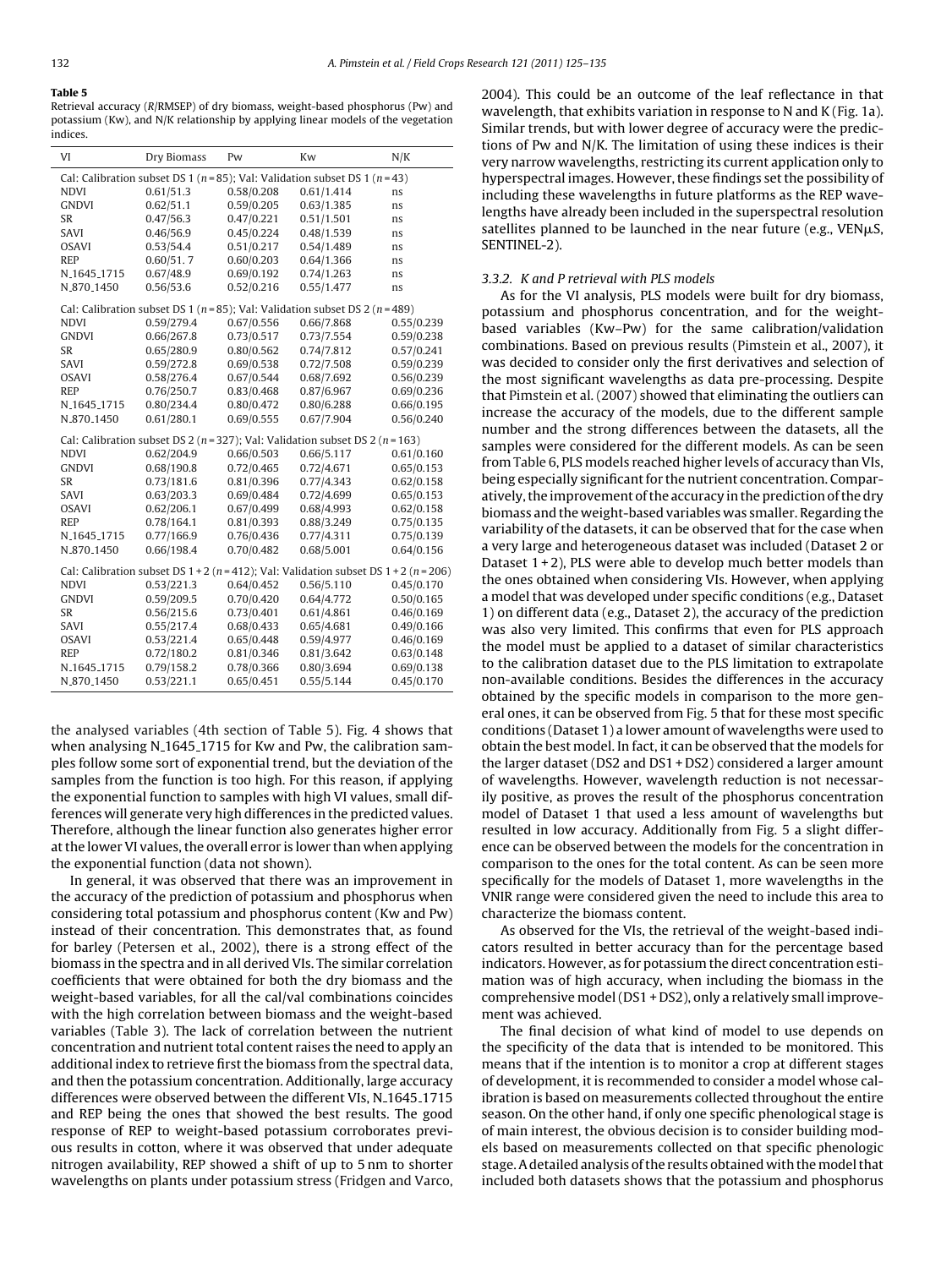

Fig. 4. Weight-based potassium (a) and phosphorus (b) linear and exponential models using N.1645.1715 VI. Validation (c & d) was performed using the linear model.

|  |  |  | Partial Least Squares regression models accuracy (R/RMSEP) for the analysed biophysical parameters, by dataset combinations. |
|--|--|--|------------------------------------------------------------------------------------------------------------------------------|
|  |  |  |                                                                                                                              |
|  |  |  |                                                                                                                              |
|  |  |  |                                                                                                                              |

Table 6

| Cal. subset                                                      | Val. subset                                                     | Dry biomass                                          | P%                                                      | K%                                                                         |                                                                                                                                                                                                                                     | Pw                                                   | Kw                                                   |
|------------------------------------------------------------------|-----------------------------------------------------------------|------------------------------------------------------|---------------------------------------------------------|----------------------------------------------------------------------------|-------------------------------------------------------------------------------------------------------------------------------------------------------------------------------------------------------------------------------------|------------------------------------------------------|------------------------------------------------------|
| $DS1$ (cal.)<br>$DS1$ (cal.)<br>$DS2$ (cal.)<br>$DS1 + 2$ (cal.) | $DS1$ (val.)<br>DS2 (whole)<br>$DS2$ (val.)<br>$DS1 + 2$ (val.) | 0.70/47.5<br>0.84/174.0<br>0.90/127.2<br>0.90/112.15 | 0.42/0.017<br>$-0.27/0.107$<br>0.61/0.062<br>0.68/0.054 |                                                                            | 0.69/0.197<br>$-0.47/1.415$<br>0.88/0.369<br>0.87/0.420                                                                                                                                                                             | 0.71/0.178<br>0.90/0.387<br>0.91/0.274<br>0.90/0.256 | 0.76/1.175<br>0.80/5.017<br>0.90/2.917<br>0.90/2.705 |
|                                                                  | 650<br>400                                                      | 1.99<br>664 8<br>900<br>1150                         | 91.66<br>÷<br>黒田<br>$-200$<br>1400<br>1650<br>1900      | ÷<br>×<br>٠<br><br>$\cdots$<br>$\mathbf{u}$<br>.<br>×<br>٠<br>2150<br>2400 | $-$ DS1 K $(%)$<br>· DS1 K (g/m2)<br>$-DS1 P($ %)<br>. DS1 Pw (g/m2)<br>$\cdot$ DS2 K $(%)$<br>· DS2 K (pm2)<br>$-$ DS2 P $(%)$<br>. DS2 Pw (g/m2)<br>· DS1+DS2 K (%)<br>· DS1+DS2 K (g/m2)<br>DS1+DS2 P (%)<br>- DS1+DS2 Pw (g/m2) |                                                      |                                                      |

Wavelength (nm)

Fig. 5. Selected wavelengths for each of the considered PLS models and datasets combination.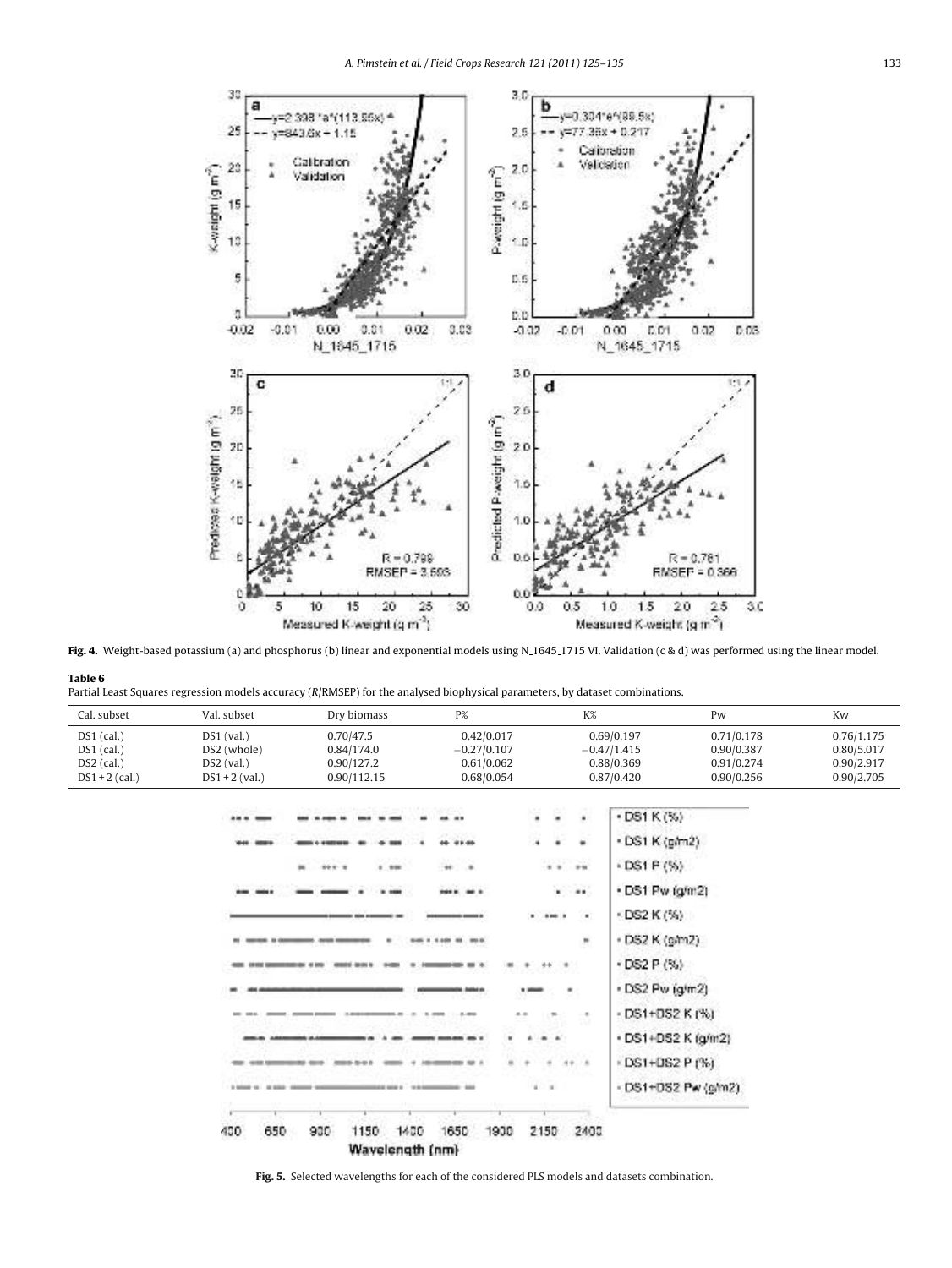

Fig. 6. Accuracy assessment of PLS combined Dataset  $1+2$  models on validation subset. Potassium (a & c), phosphorus (b & d), concentration (a & b), weighted (c & d).

concentration models were able to correctly predict Dataset 2, but large errors are obtained for Dataset 1 (Fig. 6a and b). However, Dataset 1 is only a small part of Dataset 2 for potassium and phosphorus concentration and they integrate smoothly within it. It is important to note that in this study, different wheat cultivars were considered, growing under different growth conditions, in different countries, and were successfully joined to one comprehensive model. Nevertheless, if taking into consideration an indicator that can also reflect the changes during the season (e.g. Kw, Pw), a general model for the entire season will be able to monitor the crop even at specific phenological stages (Fig. 6c and d). This confirms once again the strong effect of the biomass in the spectral response of crop canopies.

#### 4. Conclusions

Based on the current experiments and observations it can be concluded that monitoring potassium and phosphorus contents of wheat crops can be performed using remotely sensed data. However, the level of accuracy and the type of information that can be retrieved depend on the type of sensor and algorithm to be used, as well as on the kind of monitoring that is required to be implemented. Potassium concentration can be retrieved with high levels of accuracy using PLS models, considering both data from a constrained period of the season or from the entire growing period. The application of PLS models is limited by the fact that they require reflectance data along the entire energetic spectrum. On the other hand, potassium concentration can be also be retrieved using the proposed N<sub>-1645-1715</sub> index when the potassium and biomass variability of the model calibration samples are similar to the variability of the samples in which the model is going to be

applied. Based on the different biomass and nutrient variability of the datasets included in this study, it was possible to identify an interesting relationship between their variability and the possible levels of accuracy to be obtained by the vegetation indices. When the biomass variability is only about twice the variability of the nutrient, the N<sub>-1645-1715</sub> VI model was able to accurately predict the nutrient concentration. In comparison, when the biomass variability was 3 or more times higher, the accuracy decreased significantly, illustrating the high effect of biomass in the spectral response. This effect was confirmed when testing the VIs for monitoring the total content of both potassium and phosphorus, showing a significant improvement accuracy of both the VIs and the PLS models. These results show that in order to retrieve a better accuracy in the prediction of the nutrient concentration, it is needed to first retrieve the biomass from the spectral information so to then compute the nutrient concentration from the VI model. Our findings suggest the possibility of including the wavelengths of this proposed VI in the design of future multi or superspectral resolution satellites.

## Acknowledgements

This research was supported by the Dead Sea Works Ltd. The authors thank the support given by Dr. Patricia Imas (DSW) and by Dr. Bansal's team from the Potash Research Institute of India, for their invaluable help in coordinating and performing the field Indian campaign. In addition, the authors want to specially thank all the farmers from Sohna (India) and Mishmar HaNegev (Israel) for their invaluable help during the field campaigns and for allowing the collection of samples from their lands without demanding any compensation.